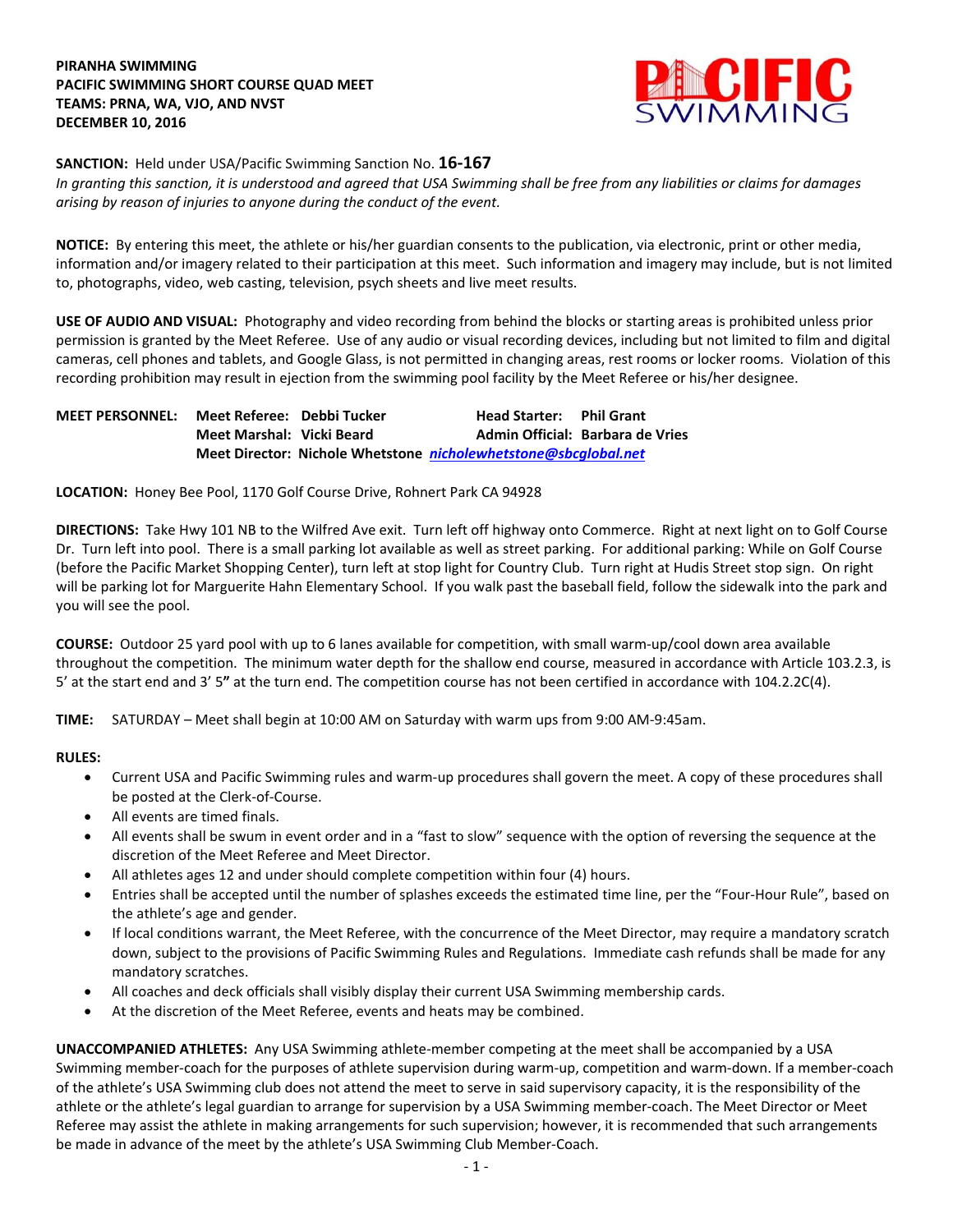**RACING STARTS:** Any athletes entered in the meet shall be certified by a USA Swimming member-coach as being proficient in performing a racing start, or shall start each race from within the water. When unaccompanied by a USA Swimming member-coach, it is the responsibility of the athlete or the athlete's legal guardian to ensure compliance with this requirement.

## **RESTRICTIONS:**

- Smoking and the use of other tobacco products is prohibited on the pool deck, in the locker rooms, in spectator seating or standing areas and in all areas used by athletes, during the meet and during warm-up periods.
- Sale and use of alcoholic beverages is prohibited in all areas of the meet venue.
- No glass containers are allowed in the meet venue.
- No propane heater is permitted except for snack bar/meet operations.
- All shelters shall be properly secured.
- Changing into or out of swimsuits other than in locker rooms or other designated areas is prohibited.
- All animals except service animals are prohibited from all areas of the competition venue.
- Destructive devices, to include but not limited to, explosive devices and equipment, firearms (open or concealed), blades, knives, mace, stun guns and blunt objects are strictly prohibited in the swimming facility and its surrounding areas. If observed, the Meet Referee or his/her designee may ask that these devices be stored safely away from the public or removed from the facility. Noncompliance may result in the reporting to law enforcement authorities and ejection from the facility. Law enforcement officers (LEO) are exempt per applicable laws.

## **ELIGIBILITY:**

- Athletes shall be current members of USA Swimming and enter their names and registration numbers on the meet entry card exactly as they are shown on their Registration Cards. If this is not done, it may be difficult to match the athlete with the registration database. The meet host shall check all athlete registrations against the SWIMS database and if not found to be registered, the Meet Director shall accept the registration at the meet (a \$10 surcharge shall be added to the regular registration fee). Duplicate registrations shall be refunded by mail.
- Athletes in the "A" Division shall have met at least USA Swimming Motivational "A" minimum time standard. Athletes in the "B" Division shall have met at least the "B" minimum time standard. All entry times slower than the "B" time standard shall be in the "C" Division.
- Entries with "NO TIME" shall be accepted.
- Disabled athletes are welcome to attend this meet and should contact the Meet Director or Meet Referee regarding any special accommodations on entry times and seeding per Pacific Swimming policy.
- Athletes 19 years of age and over may compete in the meet for time only, no awards.
- Age on the first day of meet shall determine the athlete's age for the entire meet.

**ENTRY FEES:** \$10.00 participation fee per athlete. Entries shall be rejected if payment is not sent at time of request. No refunds shall be made, except mandatory scratch downs.

**MAILED OR HAND DELIVERED ENTRIES**: Entries shall be on the attached consolidated entry form. Forms shall be filled out completely and printed clearly with athlete's best time. Entries shall be postmarked by midnight, November 28, 2016 or hand delivered by 6:30 p.m., November 28, 2016. No late entries shall be accepted. Requests for confirmation of receipt of entries shall include a self-addressed envelope.

**Make check payable to**: Piranha Swimming **Mail entries to**: **Hand deliver entries to:** Nichole Whetstone Honeybee Pool Rohnert Park, CA 94928 **Rohnert Park, CA 94928** 

1170 Golf Course Drive

**CHECK-IN:** The meet shall be pre seeded.

**SCRATCHES:** Any athletes not reporting for or competing in an individual timed final event that they have entered shall not be penalized. Athletes who must withdraw from an event after it is seeded are requested to inform the referee immediately.

**ADMISSION:** Free.

**SNACK BAR:** A minimal snack bar will be provided throughout the competition.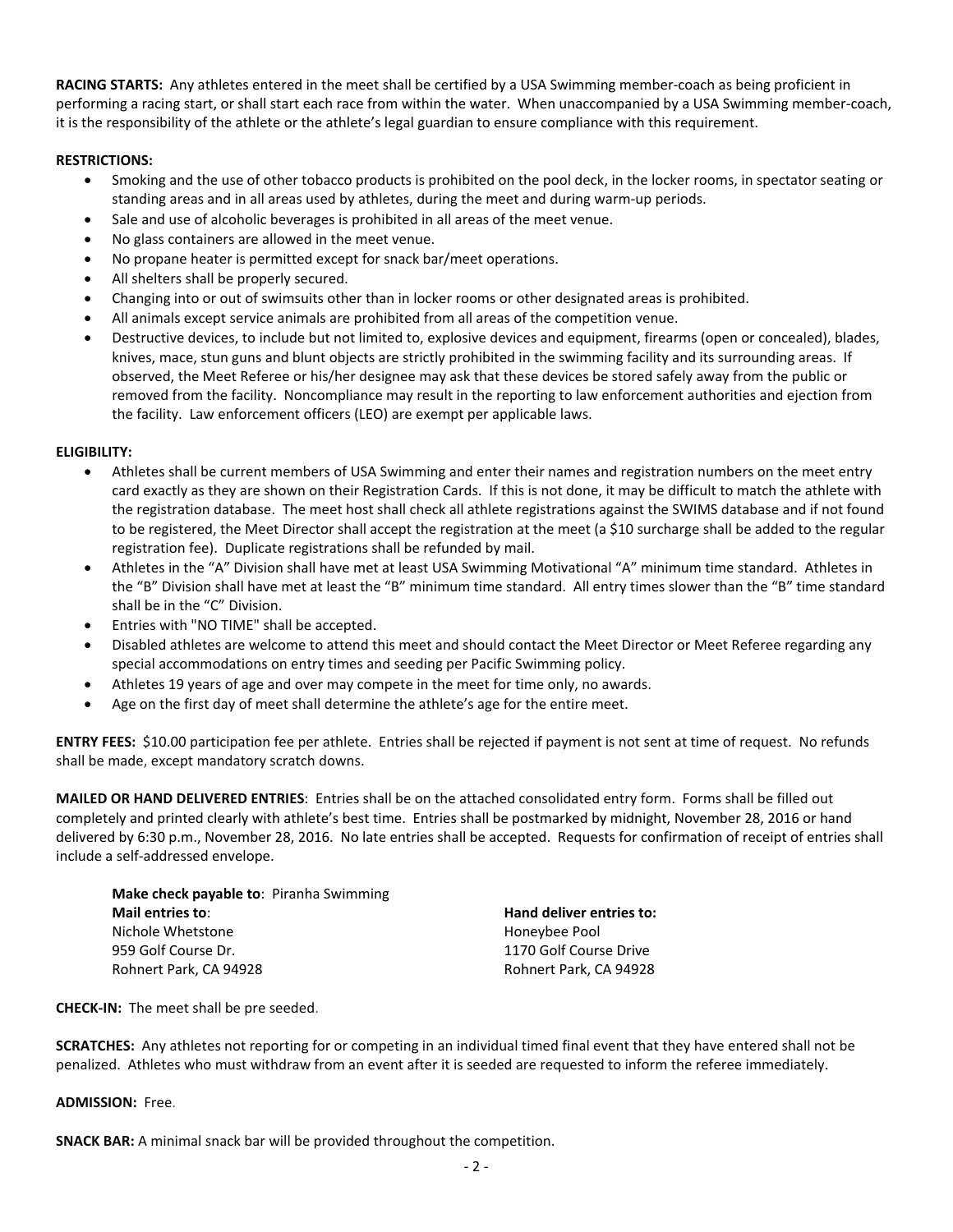**HOSPITALITY:** Coaches and working deck officials will be provided lunch. Hospitality will serve refreshments to timers and volunteers.

**MISCELLANEOUS:** No overnight parking is allowed. Facilities will not be provided after meet hours.

**MINIMUM OFFICIALS:** At least seven days prior to the start of the meet, meet management (Meet Director and/or Meet Referee) shall contact a representative from each club participating in the meet, and provide a preliminary inventory of the officials that club is required to provide for each session. Each club shall, by the start of the meet, provide to the Meet Director or designee a list of Officials who have agreed to represent that club during each session of the meet.

At the meet, meet management shall conduct an inventory of officials, and shall compare the number of athletes entered in each session by each club with the number of officials present representing each club. If meet management certifies that a club has not provided sufficient officials for any session of the meet in accordance with the table below, excluding finals in a trials and finals meet, the club shall be fined \$100 per missing official per session of the meet.

| Club athletes entered in session | Trained and carded officials requested |  |  |  |  |  |
|----------------------------------|----------------------------------------|--|--|--|--|--|
| $1 - 10$                         |                                        |  |  |  |  |  |
| $11 - 25$                        |                                        |  |  |  |  |  |
| 26-50                            |                                        |  |  |  |  |  |
| $51 - 75$                        |                                        |  |  |  |  |  |
| 76-100                           |                                        |  |  |  |  |  |
| 100 or more                      |                                        |  |  |  |  |  |

\*Zone 3 shall include assigned and working Colorado, Intermediary/ Chief Timing Judge, and Computer operator in the count of officials for a session although these positions are not carded. Zone 3 shall accept uncarded Trainees in the count of officials for up to two sessions. Clubs may use officials "borrowed" from other clubs, or unattached officials at the meet who agree, to fulfill their obligation under the rule.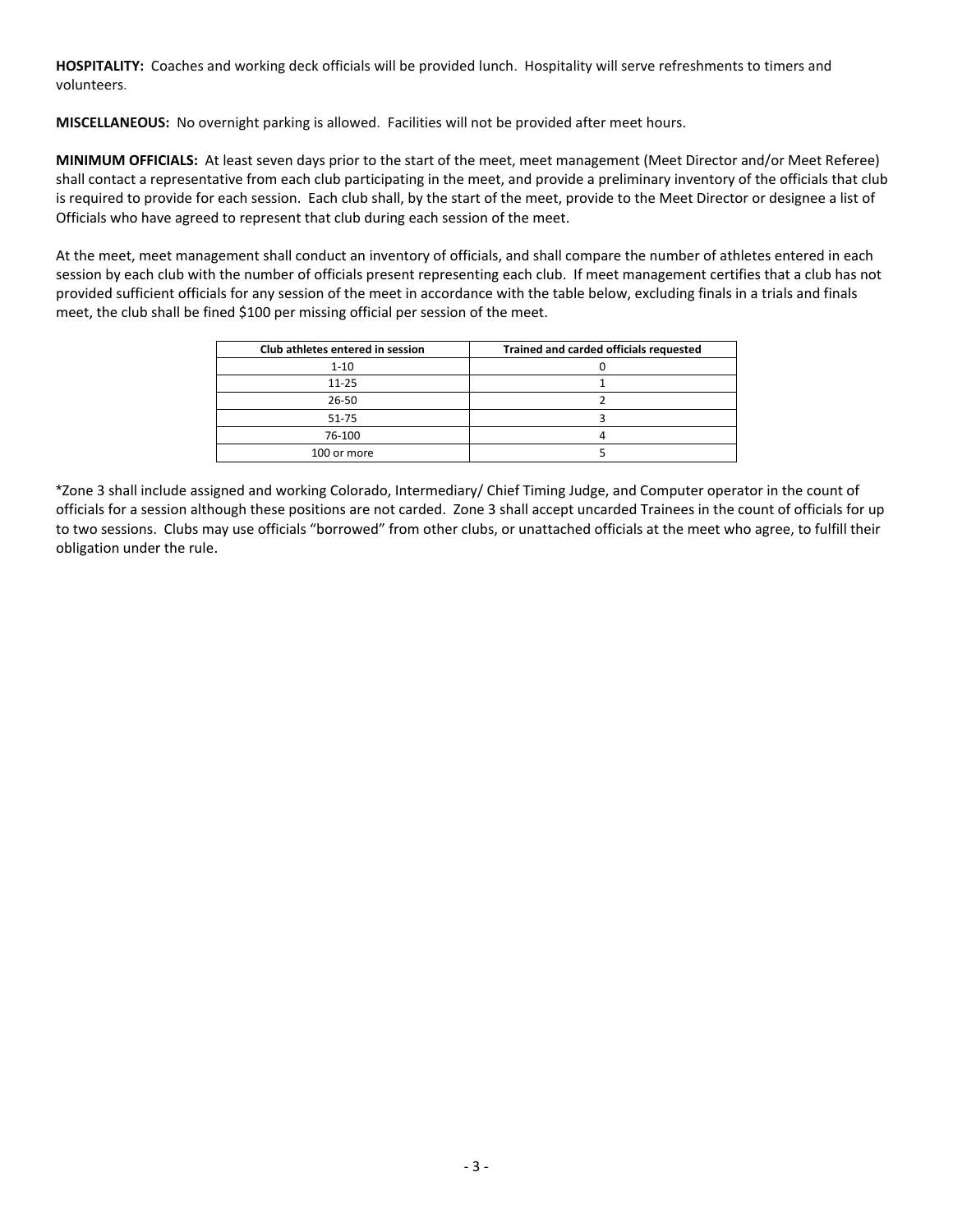| Saturday December 10, 2016 |                    |                |  |  |  |  |  |
|----------------------------|--------------------|----------------|--|--|--|--|--|
| <b>EVENT#</b>              | <b>EVENT</b>       | <b>EVENT#</b>  |  |  |  |  |  |
| $\mathbf{1}$               | Open 100 Free      | $\overline{2}$ |  |  |  |  |  |
| 3                          | 11-12 50 Free      | 4              |  |  |  |  |  |
| 5                          | 10-Under 50 Free   | 6              |  |  |  |  |  |
| 7                          | 8-Under 25 Free    | 8              |  |  |  |  |  |
| 9                          | Open 100 Breast    | 10             |  |  |  |  |  |
| 11                         | 11-12 50 Breast    | 12             |  |  |  |  |  |
| 13                         | 10-Under 50 Breast | 14             |  |  |  |  |  |
| 15                         | 8-Under 25 Breast  | 16             |  |  |  |  |  |
| 17                         | Open 100 Back      | 18             |  |  |  |  |  |
| 19                         | 11-12 50 Back      | 20             |  |  |  |  |  |
| 21                         | 10-Under 50 Back   | 22             |  |  |  |  |  |
| 23                         | 8-Under 25 Back    | 24             |  |  |  |  |  |
| 25                         | Open 100 Fly       | 26             |  |  |  |  |  |
| 27                         | 11-12 50 FLY       | 28             |  |  |  |  |  |
| 29                         | 10-Under 50 Fly    | 30             |  |  |  |  |  |
| 31                         | 8-Under 25 FLY     | 32             |  |  |  |  |  |
| 33                         | Open 200 IM        | 34             |  |  |  |  |  |
| 35                         | 12-Under 100 IM    | 36             |  |  |  |  |  |